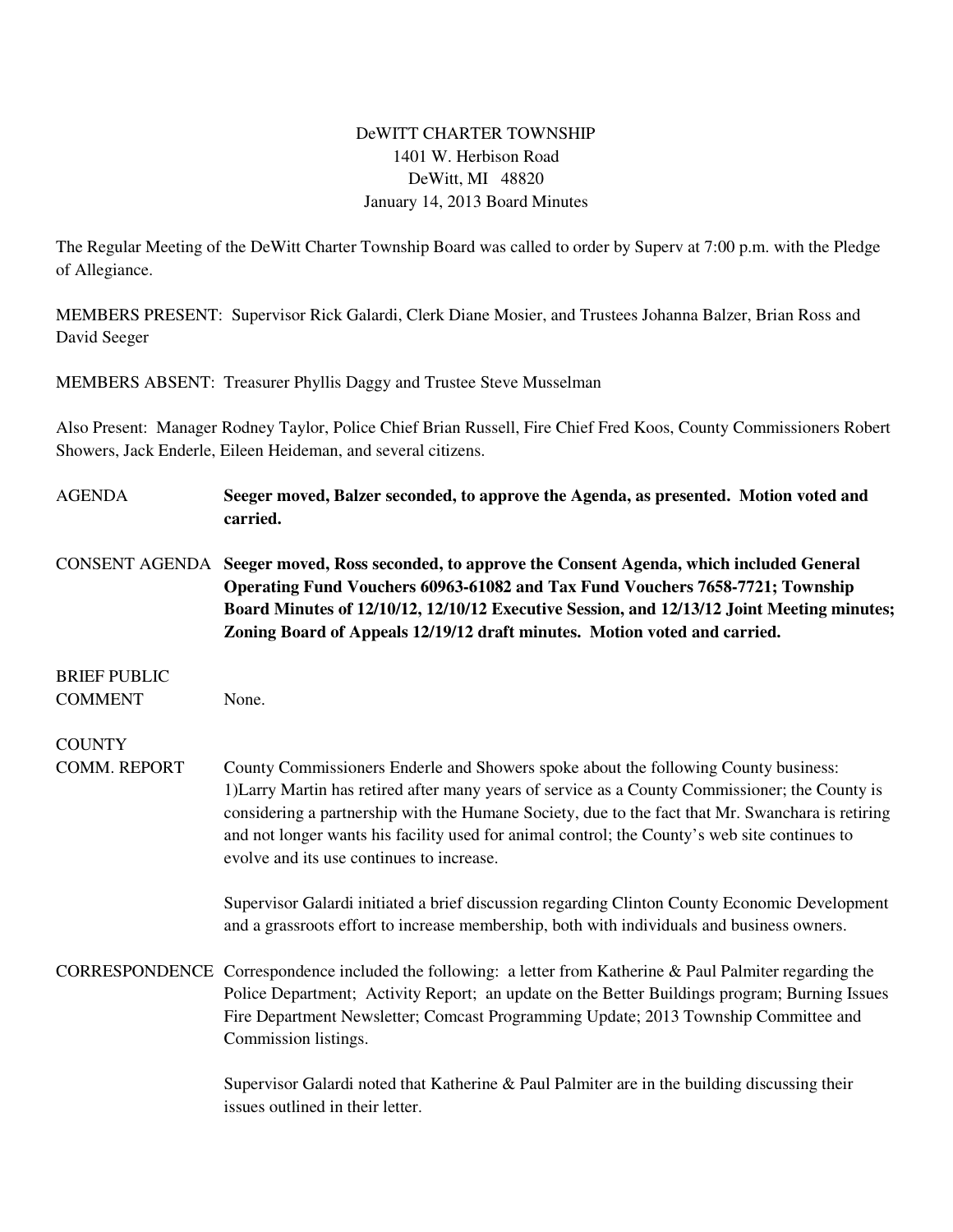DeWitt Township Board Minutes January 14, 2013 Page 2

|                                             | Clerk Mosier requested that any corrections that need to be made to the Committee and<br>Commission Listing should be given to her as soon as possible. A corrected list will be<br>distributed in February.                                                                                                                                                                                                                                                                                                                                                                                                                            |
|---------------------------------------------|-----------------------------------------------------------------------------------------------------------------------------------------------------------------------------------------------------------------------------------------------------------------------------------------------------------------------------------------------------------------------------------------------------------------------------------------------------------------------------------------------------------------------------------------------------------------------------------------------------------------------------------------|
| <b>UNFINISHED</b><br><b>BUSINESS</b>        | Mosier moved, Seeger seconded, to approve, on Second Reading, the Access Management<br>Ordinance, as approved and recommended by the Planning Commission at their November<br>5, 2012 meeting.                                                                                                                                                                                                                                                                                                                                                                                                                                          |
|                                             | <b>AYES: Balzer, Ross, Mosier, Galardi, Seeger</b><br><b>Motion carried.</b><br><b>NAYS: None</b>                                                                                                                                                                                                                                                                                                                                                                                                                                                                                                                                       |
| <b>NEW BUSINESS</b><br>Treasures to Grow On | Clerk Mosier explained that this request is from Treasures to Grow On, a non-profit preschool<br>within the Township. Her memo, dated January 11, 2013, outlined the request for local approval<br>recognizing organization's non-profit status, which is required to be submitted to the State<br>Charitable Gaming Commission/Michigan Lottery, so that the organization may conduct certain<br>fundraising events, such as a raffle.                                                                                                                                                                                                 |
|                                             | Supervisor Galardi left the room.                                                                                                                                                                                                                                                                                                                                                                                                                                                                                                                                                                                                       |
|                                             | Mary Lou Smith was present representing Treasures to Grow On.                                                                                                                                                                                                                                                                                                                                                                                                                                                                                                                                                                           |
|                                             | Ross moved, Balzer seconded, to adopt Resolution R2013-01-01, recognizing Treasures to<br>Grow on as a non-profit organization operating within the community for the purpose of<br>obtaining charitable gaming licenses, and requesting approval for the same.                                                                                                                                                                                                                                                                                                                                                                         |
|                                             | <b>AYES: Seeger, Mosier, Ross, Balzer</b><br><b>NAYS: None</b><br><b>Motion carried.</b>                                                                                                                                                                                                                                                                                                                                                                                                                                                                                                                                                |
| PMC & VB<br>Appointments                    | Manager Taylor explained that the Property Maintenance Code & Violations Bureau (PMC &<br>VB) has been on the back burner since the sub-committee's recommendation. His memo, dated<br>January 11, 2013, requested that the Board appoint a Board sub-committee, consisting of<br>Treasurer Daggy, and Trustees Balzer and Ross, to do the following: 1)Review the Code as<br>modified by the ad-hoc committee 2) Make any additional recommendations for changes or<br>enhancement to the Code to meet the needs of our community 3) Make recommendations to the<br>full Board on if, or how, to more forward with the implementation. |
|                                             | Supervisor Galardi returned to the meeting.                                                                                                                                                                                                                                                                                                                                                                                                                                                                                                                                                                                             |
|                                             | Mosier moved, Seeger seconded, to appoint Treasurer Daggy, and Trustees Ross and Balzer<br>as a Board Sub-Committee, to review the International Property Maintenance Code<br>Ordinance, that modified the IPMC and Violations Bureau Ordinance and report back to<br>the Board their findings for adoption or consideration. Motion voted and carried.                                                                                                                                                                                                                                                                                 |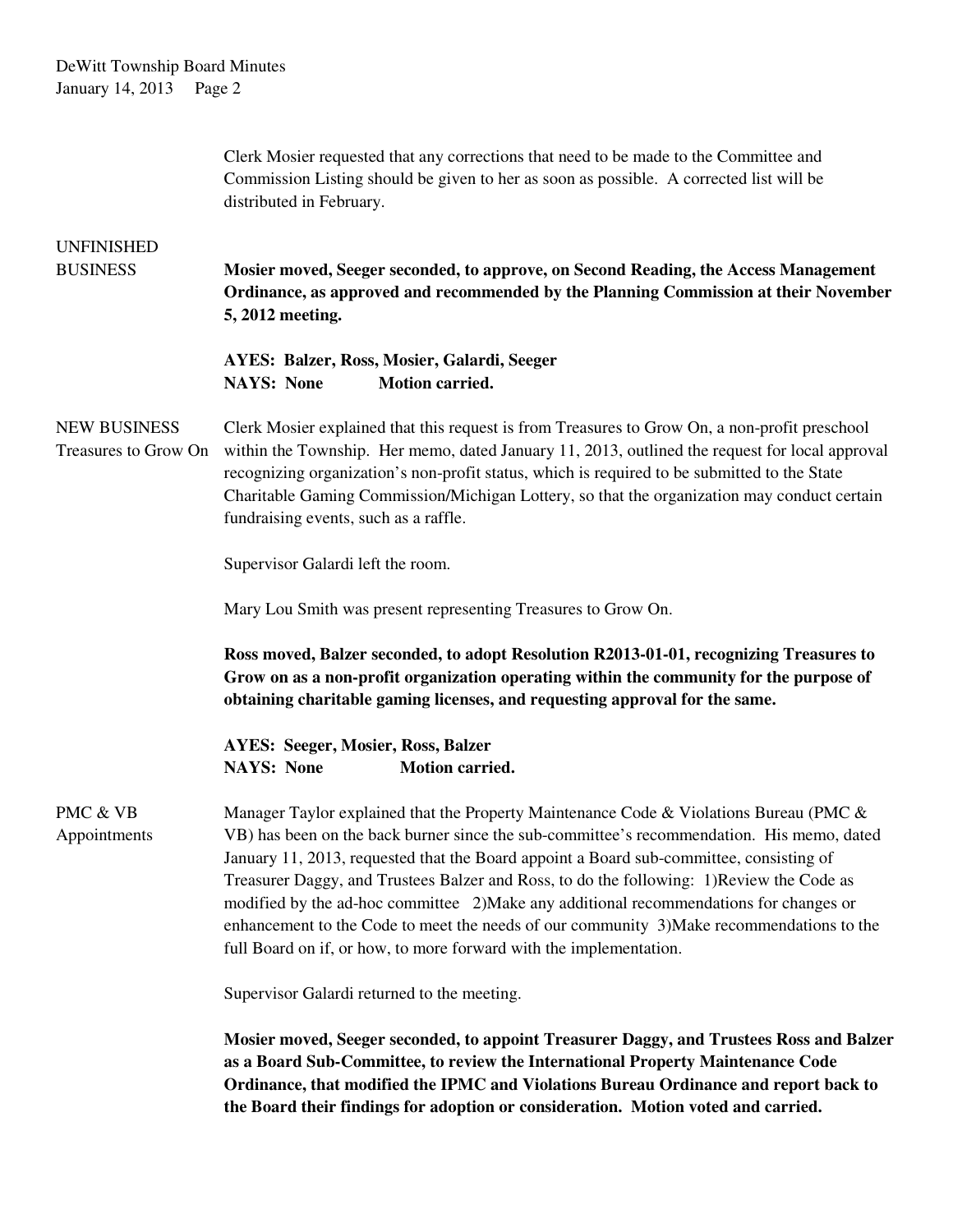DeWitt Township Board Meeting January 14, 2013 Page 3

| Stormwater Mgt<br>R2013-01-02 & Agmt     | Manager Taylor explained his recommendations: 1) continue membership with the Greater<br>Lansing Regional Committee, along with 17 other communities, to guide the implementation<br>w/Tri County Planning of the entire Phase II Stormwater Program within the watersheds of the Grand River, the Looking<br>Glass River, and the Red Cedar River. 2) to enter into another contract with Tri-County Regional<br>Planning to assist in managing the Township's permit requirements. |
|------------------------------------------|--------------------------------------------------------------------------------------------------------------------------------------------------------------------------------------------------------------------------------------------------------------------------------------------------------------------------------------------------------------------------------------------------------------------------------------------------------------------------------------|
|                                          | Balzer moved, Ross seconded, to adopt Resolution R-2013-01-02, approving the<br>Memorandum of Agreement with the GLRC, and authorizing Rodney Taylor as the<br>representative to the same.                                                                                                                                                                                                                                                                                           |
|                                          | AYES: Balzer, Ross, Mosier, Galardi, Seeger<br>Motion carried.<br><b>NAYS: None</b>                                                                                                                                                                                                                                                                                                                                                                                                  |
|                                          | Mosier moved, Balzer seconded, to authorize the Township Clerk to execute a contract with<br>Tri-County Regional Planning Commission in an amount not to exceed \$11,500 for<br>assistance with the Michigan Department of Environmental Quality Stormwater Permit.<br>Motion voted and carried.                                                                                                                                                                                     |
| <b>Public Safety Comm</b><br>Appointment | Supervisor Galardi explained that he would like to appoint his son, Joe Galardi, to the Public<br>Safety Committee.                                                                                                                                                                                                                                                                                                                                                                  |
|                                          | Clerk Mosier reviewed the rules outlined in the Township's Personnel Policies and Procedures<br>Manual, which does not allow the hiring of relatives of Township employees. She explained the<br>exception to this rule, and outlined the need for a waiver if the Board wants to make this<br>appointment.                                                                                                                                                                          |
|                                          | Seeger moved, Mosier seconded, to waive Section 8.13 of the Personnel Policies and<br>Procedures Manual, and confirm the Supervisor's appointment of Joe Galardi to the Public<br>Safety Committee, term ending December 31, 2015, filling the vacancy created by the<br>resignation of Tom Leonard. Motion voted and carried.                                                                                                                                                       |
| Public Art Comm                          | Manager Taylor reviewed his memo, dated January 11, 2013, noting the need for a Public Art<br>Committee, to proceed with the placemaking project for the gateway sculpture to be located on<br>the business corridor at Sheridan Road. A grant of \$10,000 has been awarded by LEAP for this<br>project.                                                                                                                                                                             |
|                                          | Ross moved, Seeger seconded, to concur with the Supervisor's appointment of the following<br>individuals to the Public Art Committee: Lisa Norman, Natalie Anway, Michael<br>Muehlenbeck, Charles (Rusti) Owens, Johanna Balzer, Rich Kelly, Sara Graham. Motion<br>voted and carried.                                                                                                                                                                                               |
| <b>Audit Contract</b>                    | Manager Taylor explained that an RFP was released to seven firms for the Township's audit, with<br>four responses to the request. He noted that the lowest bidder submitted an incomplete bid, not<br>sufficient to meet the needs of the Township, however the other two low bidders were<br>interviewed.                                                                                                                                                                           |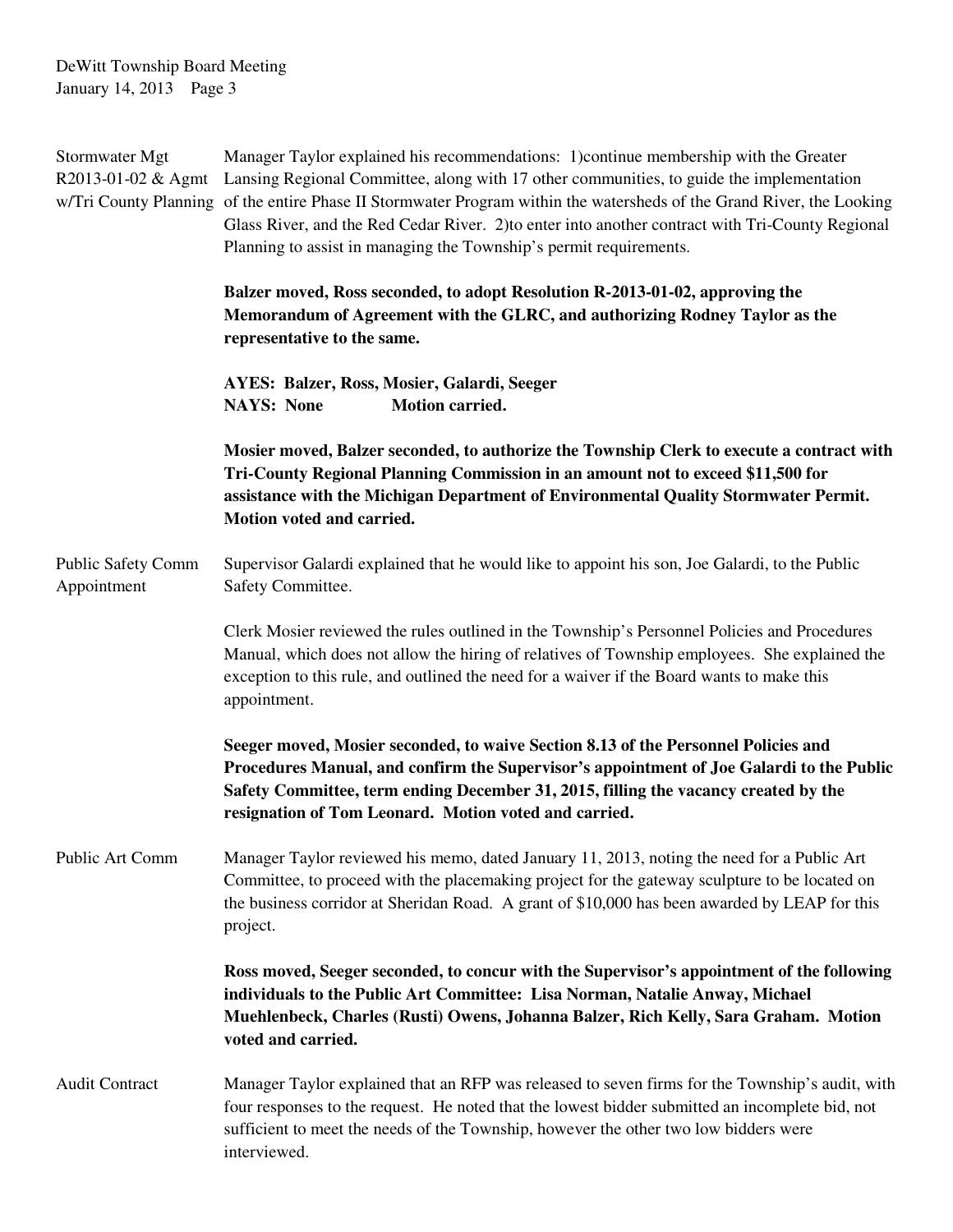He noted that after comprehensive review, the Clerk, Treasurer, and Manager concur that Abraham & Gaffney should be retained for preparation of yearend financial statements and the audit. **Seeger moved, Mosier seconded, to authorize the Township Clerk to execute an agreement with Abraham & Gaffney for yearend financial statements and audit services in an amount not to exceed \$11,700 for 2012. Motion voted and carried.** REPORTS Fire Chief Koos reported that the Fire Authority (City, Riley, Olive) is currently without a Chief. Discussion determined that outreach might be appropriate, and a plan to make contact was discussed. Police Chief Russell provided an update on Officer Stump and his ongoing recovery. He also reported that Sergeant Rawson (and canine handler) has resigned and will be moving on to a new endeavor. He provided a brief review of the plan to fill the vacant position. Trustee Balzer questioned the Chief about the figures provided on his Activity Report, relating the number of responses reported. Police Chief Russell and Manager Taylor provided an update on the road safety audits being conducted on the business corridor from the I69/96 interchange to Howe Road. Trustee Ross reported that the Next Michigan Development committee will meet next week, that the Clinton County Department of Public Works will meet February 6<sup>th</sup>, and he wished Fred Koos a Happy Birthday. Trustee Seeger reported that the Public Safety Committee will meet Tuesday, and the Clinton County Township Officers Association meeting is Wednesday. Manager Taylor reported that the Community Showcase has been scheduled for April 11 from 4 – 7 p.m. Clerk Mosier reported that the Election Coordinating Committees (to run school elections) for both Ingham and Clinton Counties will meet in January. She also reported that the Library is proceeding with two ballot questions to be placed before the voters of the Library District in May of this year. EXTENDED Katherine Palmiter introduced herself and her husband as the residents who wrote the letter about COMMENTS the Police Department which was included in the Board's packet for this meeting. She reviewed what has happened with her family, and their displeasure with the way this has been handled by the Police Department. Chief Russell stated that he has now met and spoken with the Palmiters, and he believes there is more that the Department can do. He noted that he will be working with the Detective and the

Officers to make some progress in this case.